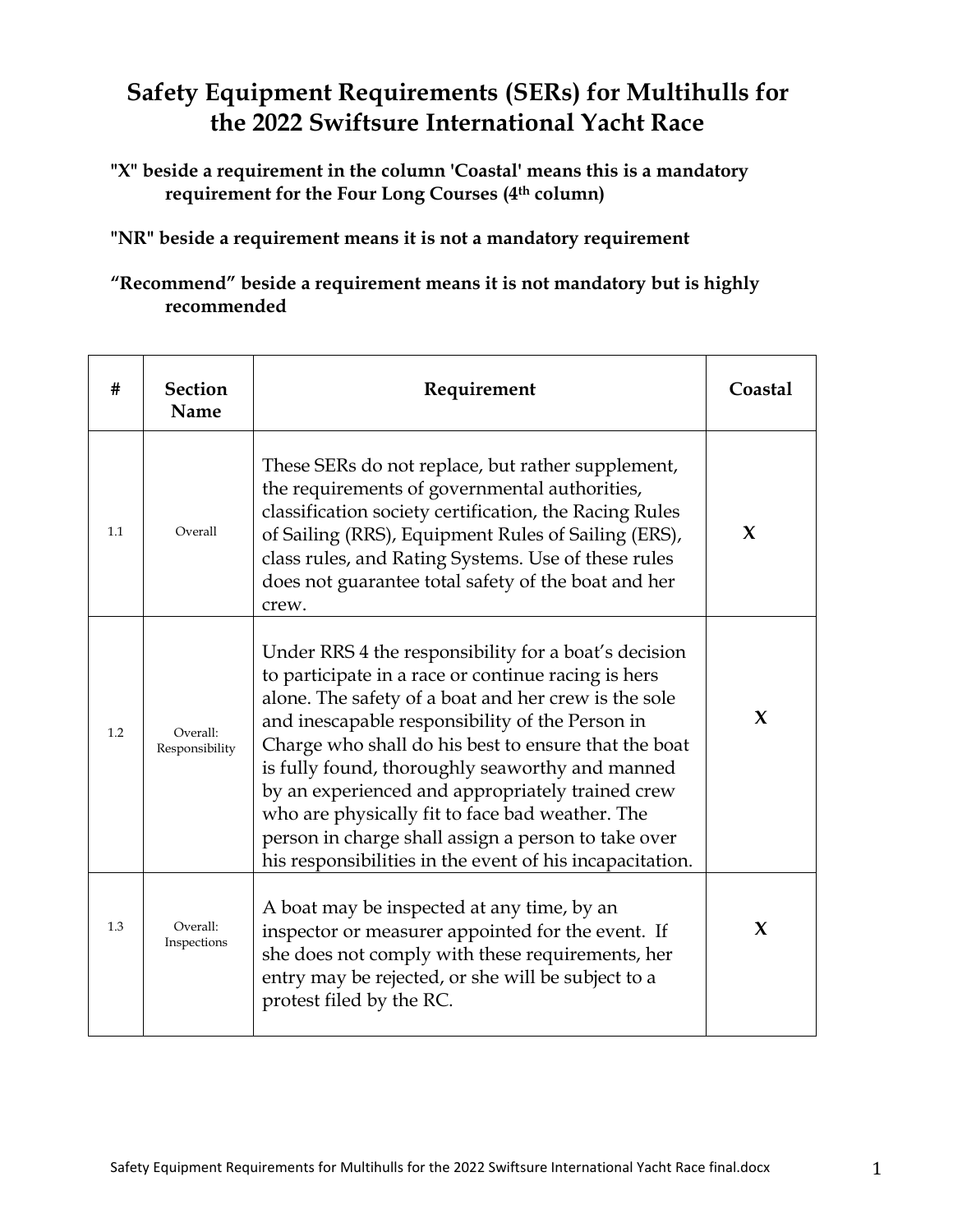| 1.4   | Overall:<br>Equipment and<br>Knowledge  | All equipment required by these SERs shall:<br>a) function properly<br>b) be regularly checked, cleaned, and serviced<br>c) when not in use be stowed in conditions in which<br>deterioration is minimized<br>d) be readily accessible<br>e) be of a type, size, and capacity suitable and<br>adequate for the intended use and size of the boat. | $\mathbf{X}$ |
|-------|-----------------------------------------|---------------------------------------------------------------------------------------------------------------------------------------------------------------------------------------------------------------------------------------------------------------------------------------------------------------------------------------------------|--------------|
| 1.5   | Overall: Secure<br>Storage              | Heavy items such as batteries, stoves, toolboxes,<br>anchors, chain, and internal ballast shall be<br>permanently installed or securely fastened.                                                                                                                                                                                                 | X            |
| 1.6   | Overall:<br>Strength of<br>Build        | A boat shall be strongly built, watertight and,<br>particularly regarding hulls, decks, and cabin<br>trunks, capable of withstanding solid water and<br>knockdowns. A boat shall be properly rigged and be<br>fully seaworthy.                                                                                                                    | X            |
| 1.7   | Overall:<br>Watertight<br>Integrity     | A boat's hull, including, deck, coach roof, windows,<br>hatches, and all other parts, shall form an integral<br>watertight unit and any openings in it shall be<br>capable of being immediately secured to maintain<br>this integrity.                                                                                                            | $\bf{X}$     |
| 2.1.1 | Hull and<br>Structure: Hull<br>Openings | A boat's companionway(s) shall be capable of being<br>blocked off to the main deck level. The method of<br>blocking should be solid, watertight and rigidly<br>secured, if not permanent.                                                                                                                                                         | X            |
| 2.1.2 | Hull and<br>Structure: Hull<br>Openings | Trunks and cases for centerboards, daggerboards<br>and other movable appendages shall not open into<br>the interior of a hull except via a watertight<br>inspection/maintenance hatch, the opening of<br>which shall be entirely above the waterline of the<br>boat floating level in normal trim.                                                | X            |
| 2.1.3 | Hull and<br>Structure:<br>Cockpit       | A boat's entire cockpit shall be solid, watertight,<br>strongly fastened and/or sealed. Weather-tight seat<br>hatches are acceptable only if capable of being<br>secured when closed.                                                                                                                                                             | X            |
| 2.1.4 | Hull and<br>Structure:                  | A boat's cockpit drains shall be capable of draining                                                                                                                                                                                                                                                                                              | X            |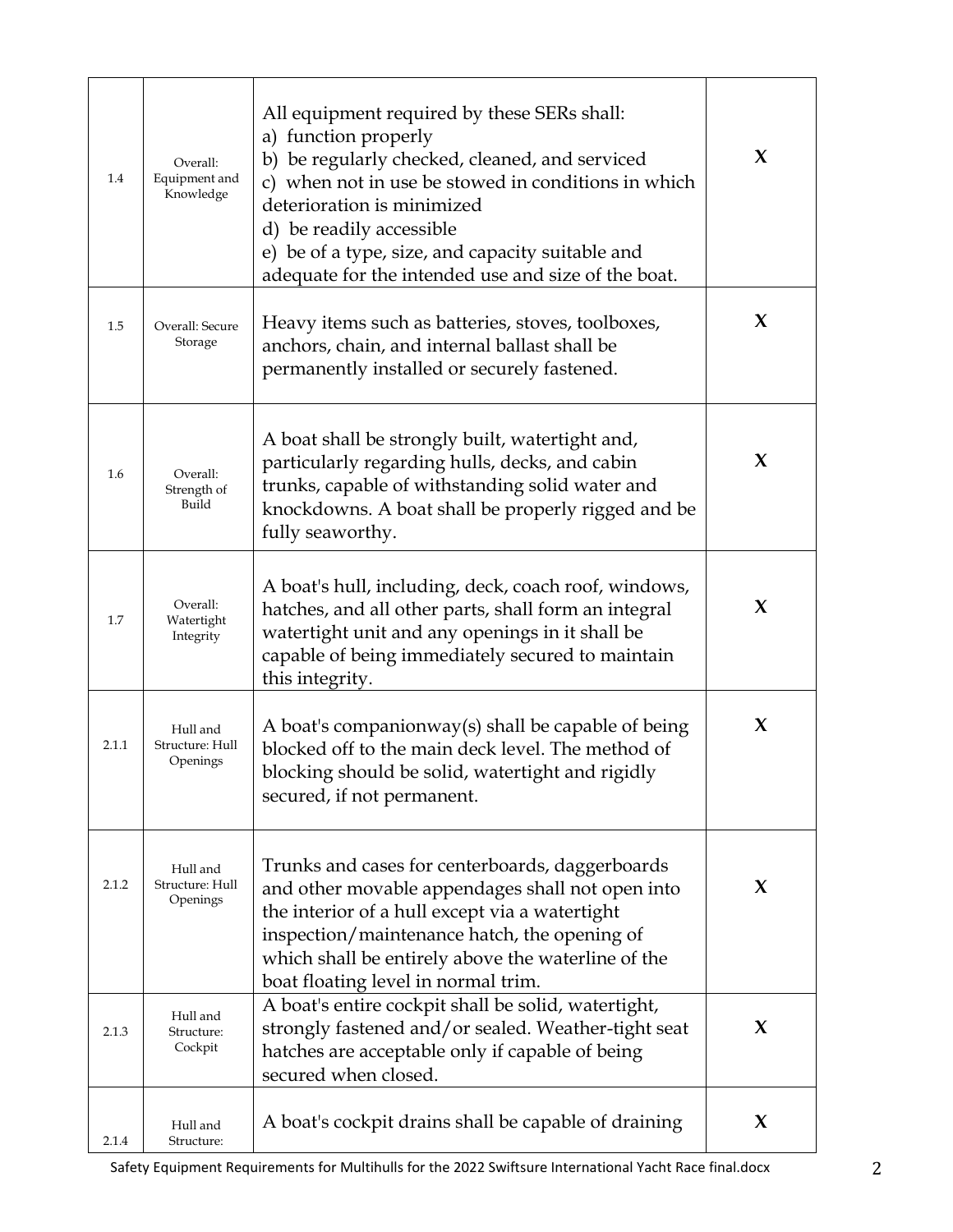|       | Cockpit                                      | six inches of water in 5 minutes. One square inch<br>(645mm2) of effective drain per eight square feet<br>(0.743m2) of cockpit sole will meet this requirement.                                                                                                                                                                                                                      |           |
|-------|----------------------------------------------|--------------------------------------------------------------------------------------------------------------------------------------------------------------------------------------------------------------------------------------------------------------------------------------------------------------------------------------------------------------------------------------|-----------|
| 2.1.5 | Hull and<br>Structure:<br>Cockpit            | The cockpit sole shall be at least .02 times LWL<br>above WL                                                                                                                                                                                                                                                                                                                         | <b>NR</b> |
| 2.1.6 | Hull and<br>Structure:<br>Through Hulls      | A boat's through-hull openings below the waterline<br>shall be equipped with sea cocks or valves, except<br>for integral deck scuppers, speed transducers, depth<br>finder transducers and the like; however, a means of<br>closing such openings shall be provided.                                                                                                                 | X         |
| 2.2.1 | Hull and<br>Structure:<br>Stability          | Adequate watertight bulkheads and<br>compartments, which may include permanently<br>installed flotation material in each hull, shall be<br>provided to ensure that a multihull is effectively<br>unsinkable and capable of floating in a stable<br>position.                                                                                                                         | X         |
| 2.2.2 | Hull and<br>Structure:<br>Stability          | The Organizing Authority shall have the right, but<br>not the obligation to reject the entry of any boat<br>which it regards as presenting an unreasonable risk<br>of capsize, whether by reason of extreme sail area to<br>beam ratios, a history of capsize, or otherwise. In no<br>event shall the Organizing Authority have any<br>liability for permitting any entrant to race. | X         |
| 2.2.3 | <b>Inverted Escape</b>                       | Multihulls shall have either:<br>- an escape hatch for access to and from each hull<br>with accommodation in the event of an inversion;<br><b>or</b><br>-an axe, hatchet, or other appropriate tool, for<br>cutting an escape opening stowed securely in a<br>location accessible from outside of the boat in the<br>event of a capsize.                                             | X         |
| 2.3.1 | Hull and<br>Structure:<br>Accommodatio<br>ns | A boat shall be equipped with a head or a fitted<br>bucket.                                                                                                                                                                                                                                                                                                                          | <b>NR</b> |
| 2.3.2 | Hull and<br>Structure:                       | A boat shall have bunks sufficient to accommodate                                                                                                                                                                                                                                                                                                                                    | <b>NR</b> |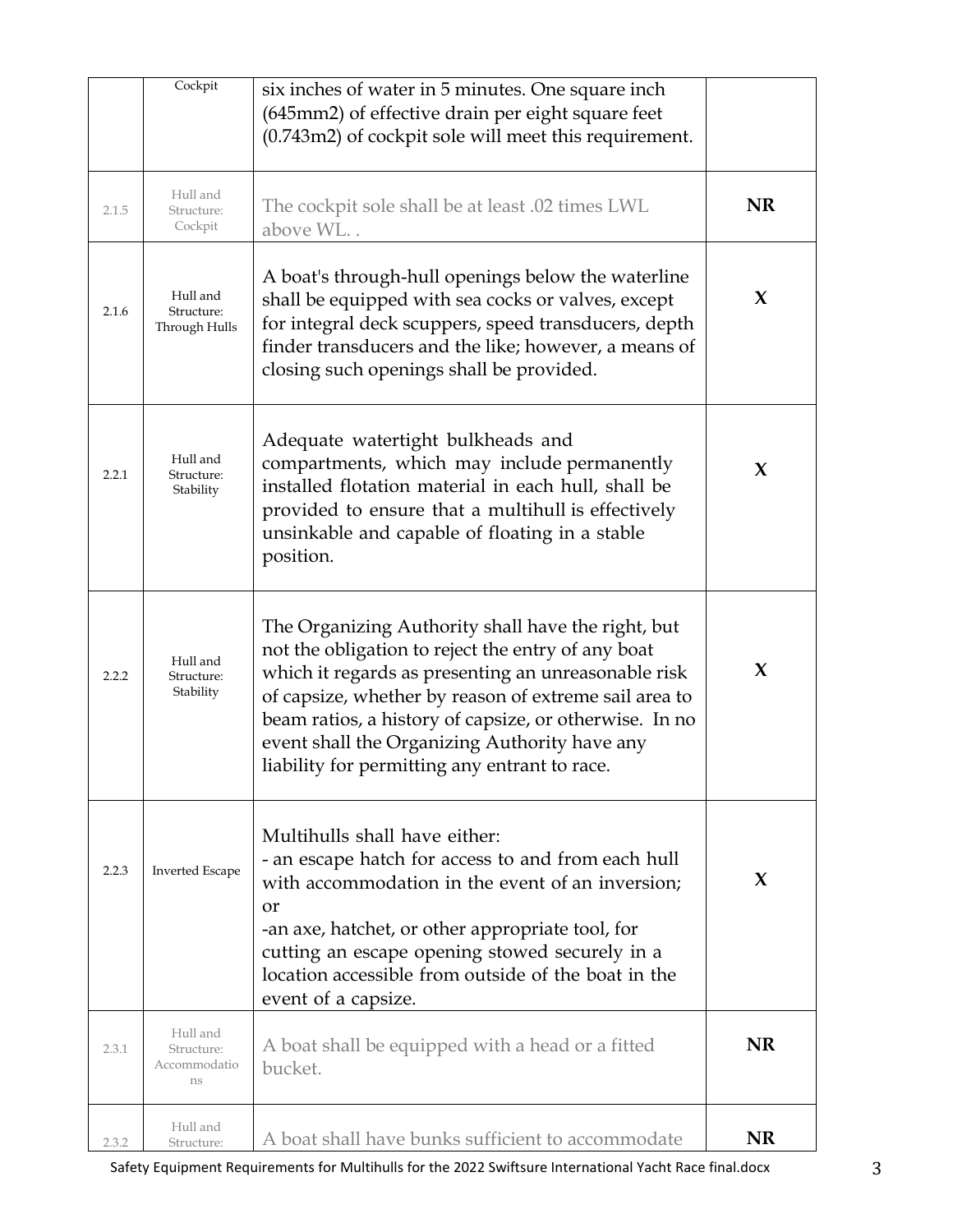|       | Accommodatio<br>ns                           | the off-watch crew.                                                                                                                                                                                                                                                                                                                                                                                                                                                                                         |           |
|-------|----------------------------------------------|-------------------------------------------------------------------------------------------------------------------------------------------------------------------------------------------------------------------------------------------------------------------------------------------------------------------------------------------------------------------------------------------------------------------------------------------------------------------------------------------------------------|-----------|
| 2.3.3 | Hull and<br>Structure:<br>Accommodatio<br>ns | If a boat has a stove it shall be fitted with a fuel<br>shutoff.                                                                                                                                                                                                                                                                                                                                                                                                                                            | X         |
| 2.3.4 | Hull and<br>Structure:<br>Accommodatio<br>ns | A boat shall have an installed water tank and<br>delivery system.                                                                                                                                                                                                                                                                                                                                                                                                                                           | <b>NR</b> |
| 2.3.5 | Hull and<br>Structure:<br>Accommodatio<br>ns | A boat shall have adequate hand holds below decks.                                                                                                                                                                                                                                                                                                                                                                                                                                                          | NR        |
| 2.4.1 | Hull and<br>Structure:<br>Lifelines          | A boat's deck, including the headstay, shall be<br>surrounded by a suitably strong enclosure, typically<br>consisting of lifelines and pulpits, meeting the<br>requirements in 2.4.2 to 2.4.8.                                                                                                                                                                                                                                                                                                              | NR        |
| 2.4.2 | Hull and<br>Structure:<br>Lifelines          | Stanchions used with HMPE lifelines shall have<br>rounded openings to reduce chafe.                                                                                                                                                                                                                                                                                                                                                                                                                         | <b>NR</b> |
| 2.4.3 | Hull and<br>Structure:<br>Lifelines          | Bow pulpits may be open, but the opening between<br>the vertical portion of stanchion pulpit and any part<br>of the boat shall not exceed 14.2" (360mm). All<br>catamarans are exempted from the need for pulpits<br>and lifelines across the bow.                                                                                                                                                                                                                                                          | X         |
| 2.4.4 | Hull and<br>Structure:<br>Lifelines          | Lifelines shall be uncoated stainless-steel wire or<br>high molecular weight polyethylene (HMPE) line<br>with spliced terminations or terminals specifically<br>intended for the purpose. A multipart-lashing<br>segment not to exceed 4" per end termination for the<br>purpose of attaching lifelines to pulpits is allowed.<br>Lifelines shall be taut (see appendix for<br>requirements). When HMPE is used, the load-<br>bearing portion (core) shall meet or exceed<br>minimum diameter requirements. | <b>NR</b> |
| 2.4.5 | Hull and<br>Structure:<br>Lifelines          | The maximum spacing between the bases of lifeline<br>supports (e.g. stanchions and pulpits) shall be 87"                                                                                                                                                                                                                                                                                                                                                                                                    | <b>NR</b> |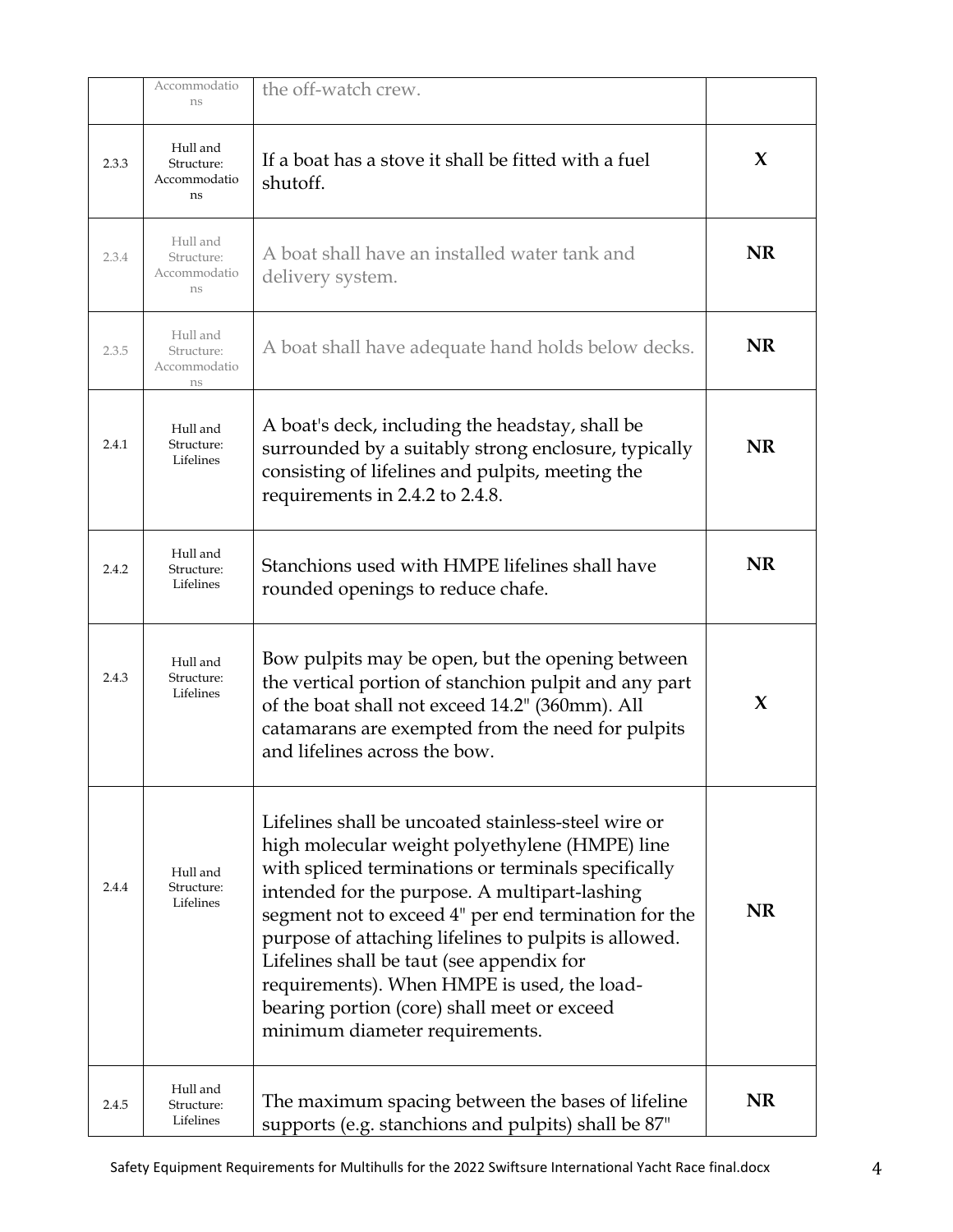|         |                                                     | (2.2m).                                                                                                                                                                                                                                                                                                                                                                                                                                                                                                                                                                                                                                                                                                                                                                                                                                                                                                                                                          |   |
|---------|-----------------------------------------------------|------------------------------------------------------------------------------------------------------------------------------------------------------------------------------------------------------------------------------------------------------------------------------------------------------------------------------------------------------------------------------------------------------------------------------------------------------------------------------------------------------------------------------------------------------------------------------------------------------------------------------------------------------------------------------------------------------------------------------------------------------------------------------------------------------------------------------------------------------------------------------------------------------------------------------------------------------------------|---|
| 2.4.6   | Hull and<br>Structure: Bow<br>Pulpit-<br>Trimaran   | Bow Pulpits – A trimaran shall have a bow pulpit on<br>the main hull. Bow pulpits may be open.<br>Catamarans are exempt from this requirement.                                                                                                                                                                                                                                                                                                                                                                                                                                                                                                                                                                                                                                                                                                                                                                                                                   | X |
| 2.4.7   | Hull and<br>Structure: Stern<br>Pulpit-<br>Trimaran | A trimaran shall have a stern pulpit, or lifelines<br>arranged as an adequate substitute.<br>Boats with a cabin structure aft of the aftermost<br>cockpit are exempt from this requirement.<br>Catamarans are exempt from this requirement.                                                                                                                                                                                                                                                                                                                                                                                                                                                                                                                                                                                                                                                                                                                      | X |
| 2.4.7.1 | Nets, in<br>General                                 | Nets and trampolines shall be made from durable<br>woven webbing, water permeable fabric or mesh<br>with openings not larger than 2.5 inches in any<br>dimension. Attachment points shall be planned to<br>avoid chafe and foot trapping, solidly fixed at<br>regular intervals on transverse and longitudinal<br>support lines and shall be able to carry the full<br>weight of the crew either in normal working<br>conditions at sea or in case of capsize, when the<br>yacht is inverted.                                                                                                                                                                                                                                                                                                                                                                                                                                                                    | X |
| 2.4.7.2 | Nets, Trimaran                                      | A trimaran with double crossbeams shall have nets<br>on each side covering the rectangles formed by the<br>crossbeams, central hull, and floats. In addition, the<br>triangles defined by the aft end of the central bow<br>pulpit, the mid-point of each forward crossbeam,<br>and the intersection of the crossbeam and the central<br>hull, and by the aftermost part of the cockpit or<br>steering position whichever is furthest aft, the<br>midpoint of each after crossbeam, and the<br>intersection of the crossbeam and the central hull,<br>shall be covered by netting, except when rails,<br>cockpit coamings and/or lifelines are present that<br>adequately protect these areas. A trimaran is<br>exempted from the lifeline requirement where there<br>is a trampoline outboard of the main hull, except<br>that a lifeline must run from the top of a bow pulpit<br>to the forward crossbeam at the outboard edge of<br>the bow net or foredeck. | X |
|         |                                                     |                                                                                                                                                                                                                                                                                                                                                                                                                                                                                                                                                                                                                                                                                                                                                                                                                                                                                                                                                                  |   |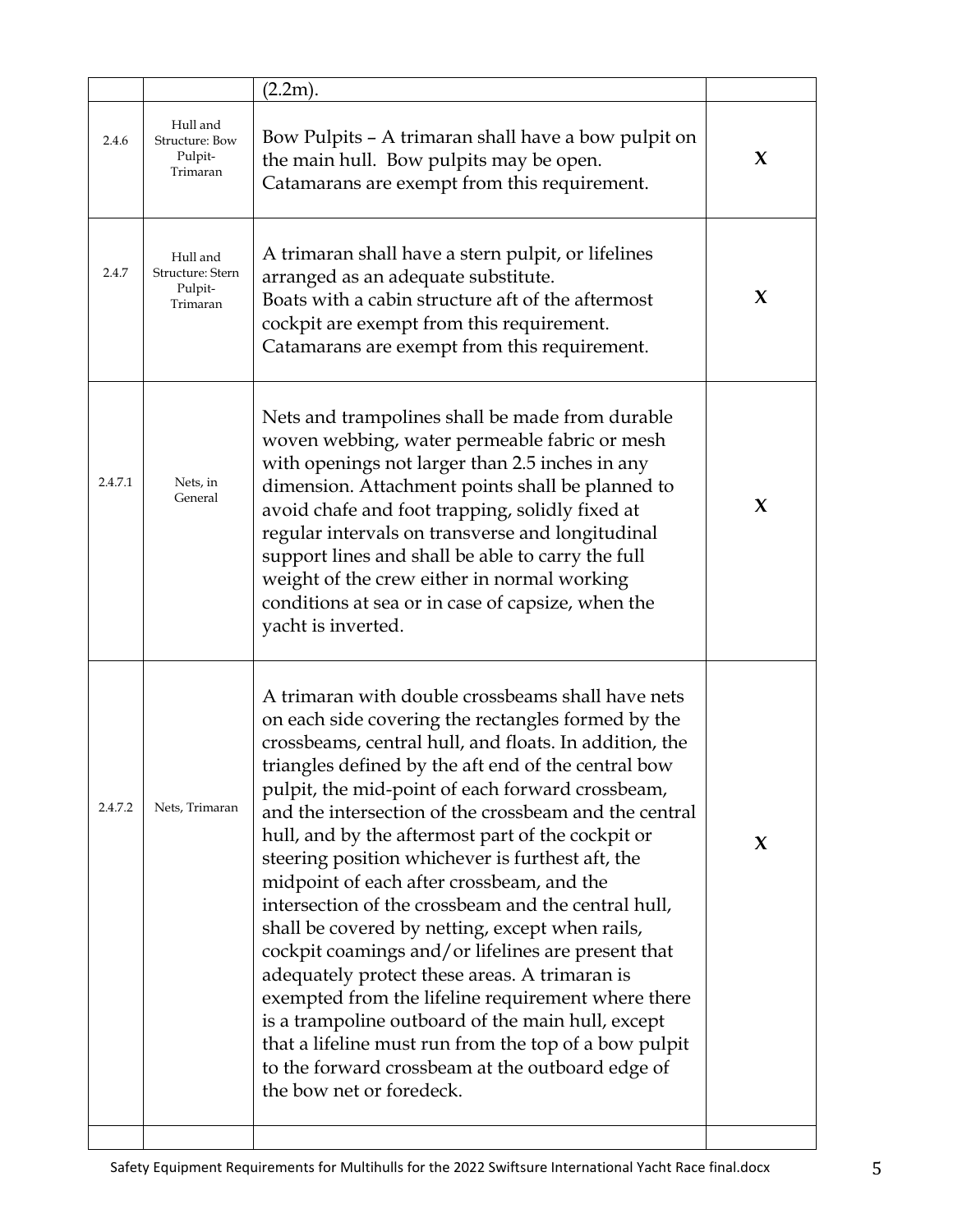| 2.4.7.3 | <b>Nets</b><br>Catamaran                           | Catamarans shall have nets in the entire area<br>between the beams and the hulls, and in that area<br>described by the intersection of the hulls and the<br>forward beam and the forestay. Catamarans with<br>trampoline nets between the hulls are exempted<br>from the lifeline requirement. | X |
|---------|----------------------------------------------------|------------------------------------------------------------------------------------------------------------------------------------------------------------------------------------------------------------------------------------------------------------------------------------------------|---|
| 2.4.7.4 | Hiking racks<br>and Trapezes                       | Hiking racks are permitted. Trapezes are not<br>permitted.                                                                                                                                                                                                                                     | X |
| 2.4.8   | Hull and<br>Structure:<br>Lifelines                | Lifelines or jacklines, and safety harness attachment<br>points shall protect all crew working areas.                                                                                                                                                                                          | X |
| 2.5.3   | Hull and<br>Structure:<br>Dewatering<br>pumps      | A boat shall have at least two manual bilge pumps<br>of at least a 10 GPM capacity.                                                                                                                                                                                                            | X |
| 2.6     | Hull and<br>Structure: Mast<br>and Rigging         | A boat shall have the heel of a keel-stepped mast<br>securely fastened to the mast step or adjoining<br>structure.                                                                                                                                                                             | X |
| 2.7.1   | Hull and<br>Structure:<br>Mechanical<br>Propulsion | A boat shall have a mechanical propulsion system<br>that is quickly available and capable of driving the<br>boat at a minimum speed in knots equivalent to the<br>square root of LWL in feet (1.81 times the square<br>root of the waterline in meters) for 10 hours.                          | X |
| 2.7.3   | Hull and<br>Structure:<br>Mechanical<br>Propulsion | The boat's engine and generator installation (if so<br>equipped) must conform to ABYC, ISO and/or<br>Coast Guard/National Safety Authority of the OA<br>standards.                                                                                                                             | X |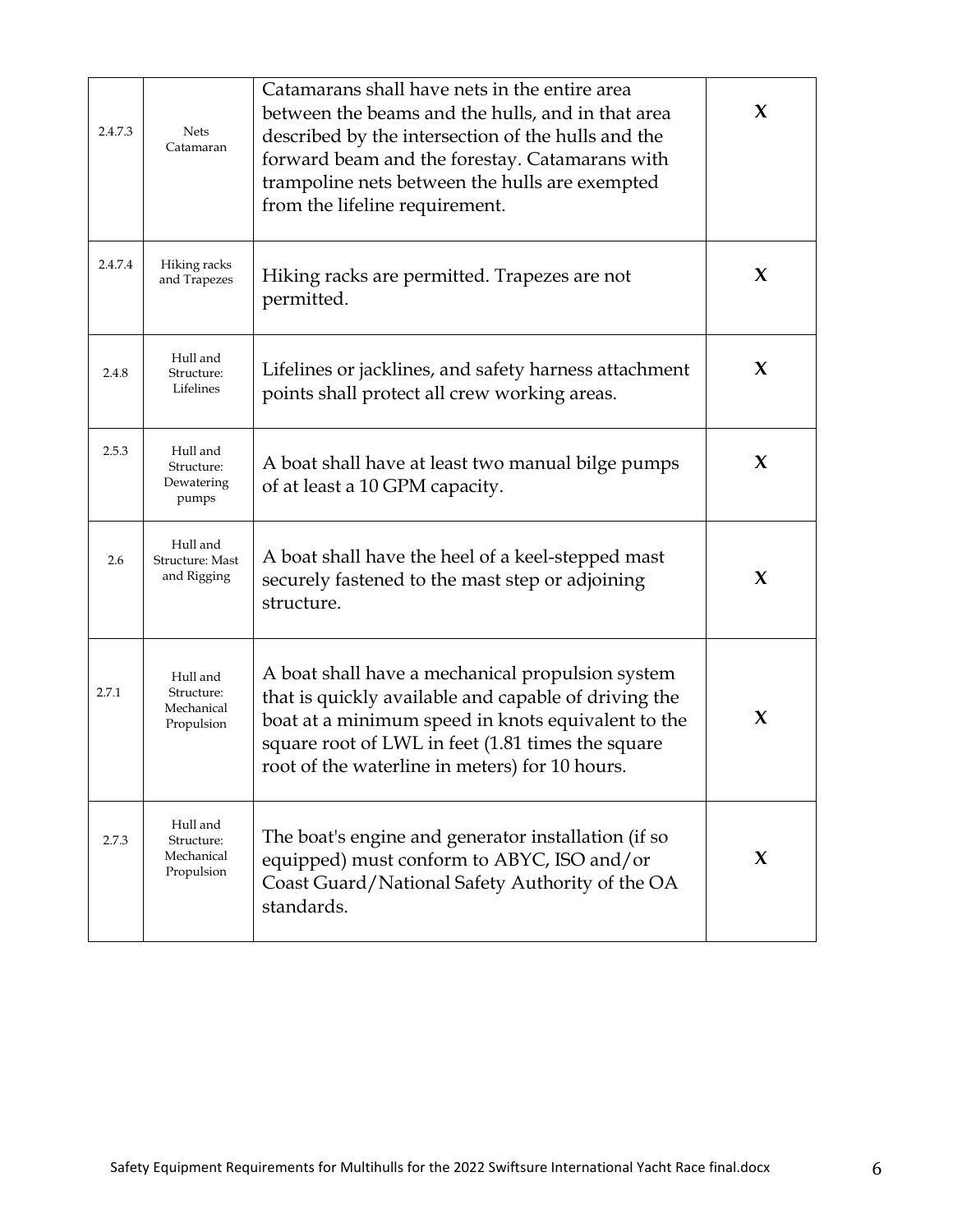| 3.1   | Safety<br>Equipment in<br>Calamity Pack | A multihull shall have either in a pack or<br>compartment accessible from outside of the boat<br>when inverted containing the following items:<br>a. pyrotechnic signals per section 3.64;<br>b. handheld VHF marine transceiver with DSC and<br>a MMSI number programed into the unit, in<br>addition to the fixed mount transceiver required by<br>section 3.8.2;<br>c. handheld global positioning system (GPS) in a<br>waterproof container, which may be integrated into<br>the handheld radio per section 3.8.2;<br>d. waterproof flashlight;<br>e. cutting tools if required per section 2.2.3.               | X  |
|-------|-----------------------------------------|----------------------------------------------------------------------------------------------------------------------------------------------------------------------------------------------------------------------------------------------------------------------------------------------------------------------------------------------------------------------------------------------------------------------------------------------------------------------------------------------------------------------------------------------------------------------------------------------------------------------|----|
| 3.1.1 | Safety<br>Equipment:<br>Personal        | Each crewmember shall have a life jacket that<br>provides at least 33.7lbs (150N) of buoyancy,<br>intended to be worn over the shoulders (no belt<br>pack), meeting either Coast Guard/National Safety<br>Authority of the OA or ISO specifications. Life<br>jackets shall be equipped with crotch or leg straps, a<br>whistle, a waterproof light, be fitted with marine-<br>grade retro-reflective material, be clearly marked<br>with the boats or wearer's name, and be compatible<br>with the wearer's safety harness. If the life jacket is<br>inflatable, it shall be regularly checked for air<br>retention. | X  |
| 3.1.2 | Safety<br>Equipment:<br>Personal        | Alternatively, each crewmember shall have a US<br>Coast Guard or Transport Canada approved Type V<br>life jacket equivalent equipped with crotch or leg<br>straps, a whistle, a waterproof light, retro-reflective<br>material, marked with the boat or owner's name,<br>which is compatible with a safety harness.                                                                                                                                                                                                                                                                                                  | NR |
| 3.1.4 | Safety<br>Equipment:<br>Personal        | Each crewmember shall have a safety harness and<br>compatible safety tether not more than 7 feet (2.13m)<br>long with a minimum tensile strength of 4500 Ib.<br>(20kN). The tether shall have a snap hook at its far<br>end and a means to quickly disconnect the tether at<br>the chest end while under load.                                                                                                                                                                                                                                                                                                       | X  |
| 3.2.1 | Safety<br>Equipment:<br>Deck Safety     | Unless the person in charge of the boat has an<br>effective alternative deck safety plan, a boat shall<br>carry jacklines with a breaking strength of at least<br>4500 lb. (20kN) which allow the crew to reach all                                                                                                                                                                                                                                                                                                                                                                                                  | X  |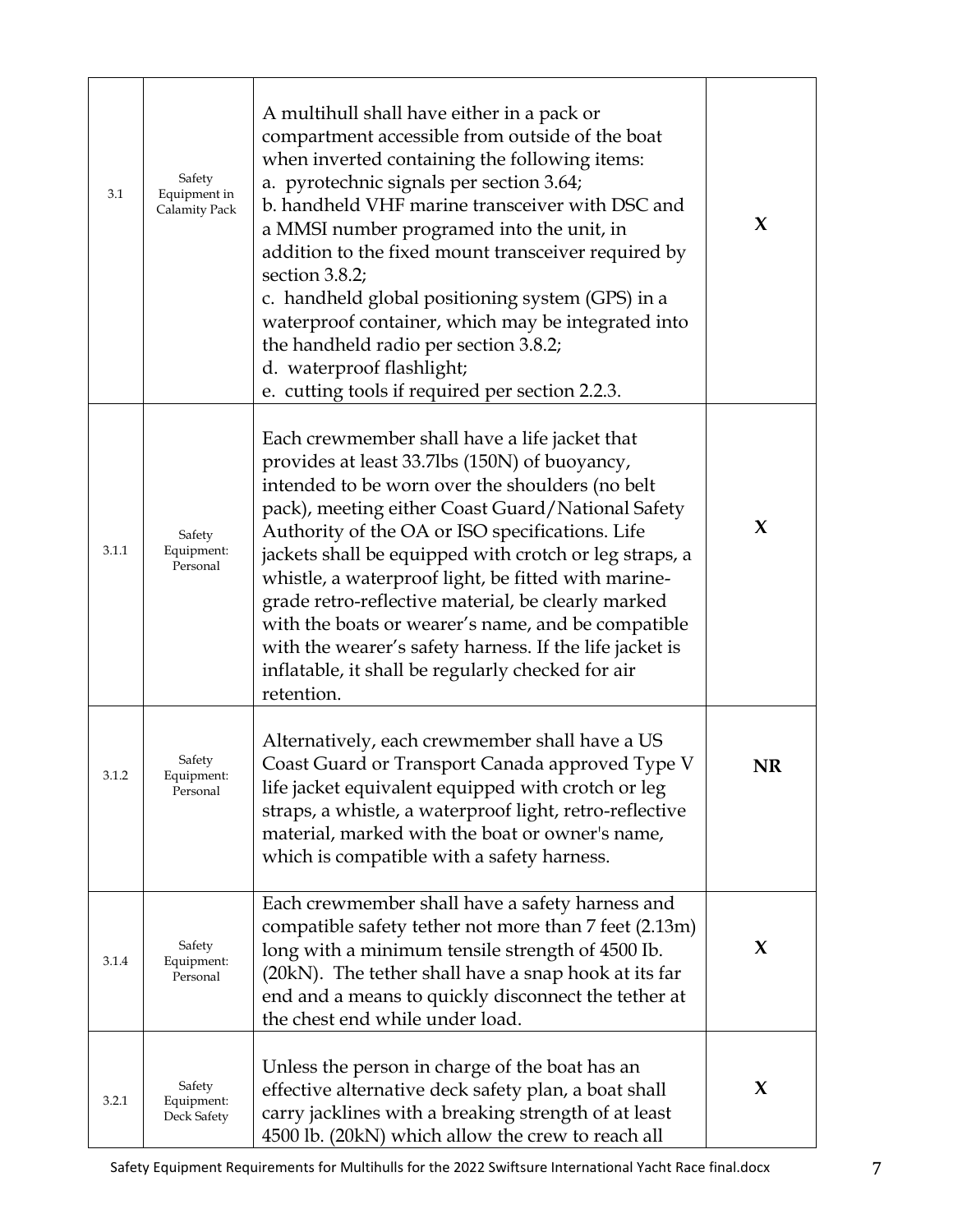|       |                                                         | points on deck, connected to similarly strong<br>attachment points.                                                                                                                                                |           |
|-------|---------------------------------------------------------|--------------------------------------------------------------------------------------------------------------------------------------------------------------------------------------------------------------------|-----------|
| 3.2.2 | Safety<br>Equipment:<br>Deck Safety                     | A boat shall have adequate clipping points or<br>jacklines that allow the crew to clip on before<br>coming on deck and to unclip after going below.                                                                | X         |
| 3.2.3 | Safety<br>Equipment                                     | Multihulls must have jacklines or attachment points<br>that are accessible when the vessel is inverted.                                                                                                            | X         |
| 3.3.1 | Safety<br>Equipment:<br>Navigation<br>Lights            | A boat shall have navigation lights that meet Coast<br>Guard/National Safety Authority of the OA<br>requirements and mounted so that they will not be<br>obscured by the sails nor be located below deck<br>level. | X         |
| 3.3.2 | Safety<br>Equipment:<br>Navigation<br>Lights            | A boat shall have spare running lights with separate<br>power for night races.                                                                                                                                     | X         |
| 3.4   | Safety<br>Equipment:<br>Fire<br>Extinguishers           | A boat shall carry fire extinguisher(s) that meets<br>Coast Guard/National Safety Authority of the OA<br>requirements, when applicable.                                                                            | $\bf{X}$  |
| 3.5   | Safety<br>Equipment:<br>Sound<br>Producing<br>Equipment | A boat shall carry a sound-making device that meets<br>Coast Guard/National Safety Authority of the OA<br>requirements, when applicable.                                                                           | X.        |
| 3.6.1 | Safety<br>Equipment:<br>Visual Distress<br>Signals      | A boat shall carry SOLAS orange smoke flares not<br>older than the expiration date.                                                                                                                                | <b>NR</b> |
| 3.6.2 | Safety<br>Equipment:<br>Visual Distress<br>Signals      | A boat shall carry SOLAS red parachute flares not<br>older than the expiration date.                                                                                                                               | <b>NR</b> |
| 3.6.3 | Safety<br>Equipment:<br>Visual Distress<br>Signals      | A boat shall carry SOLAS red hand flares not older<br>than the expiration date.<br>Any boat which carries a laser rescue flare in its                                                                              | <b>NR</b> |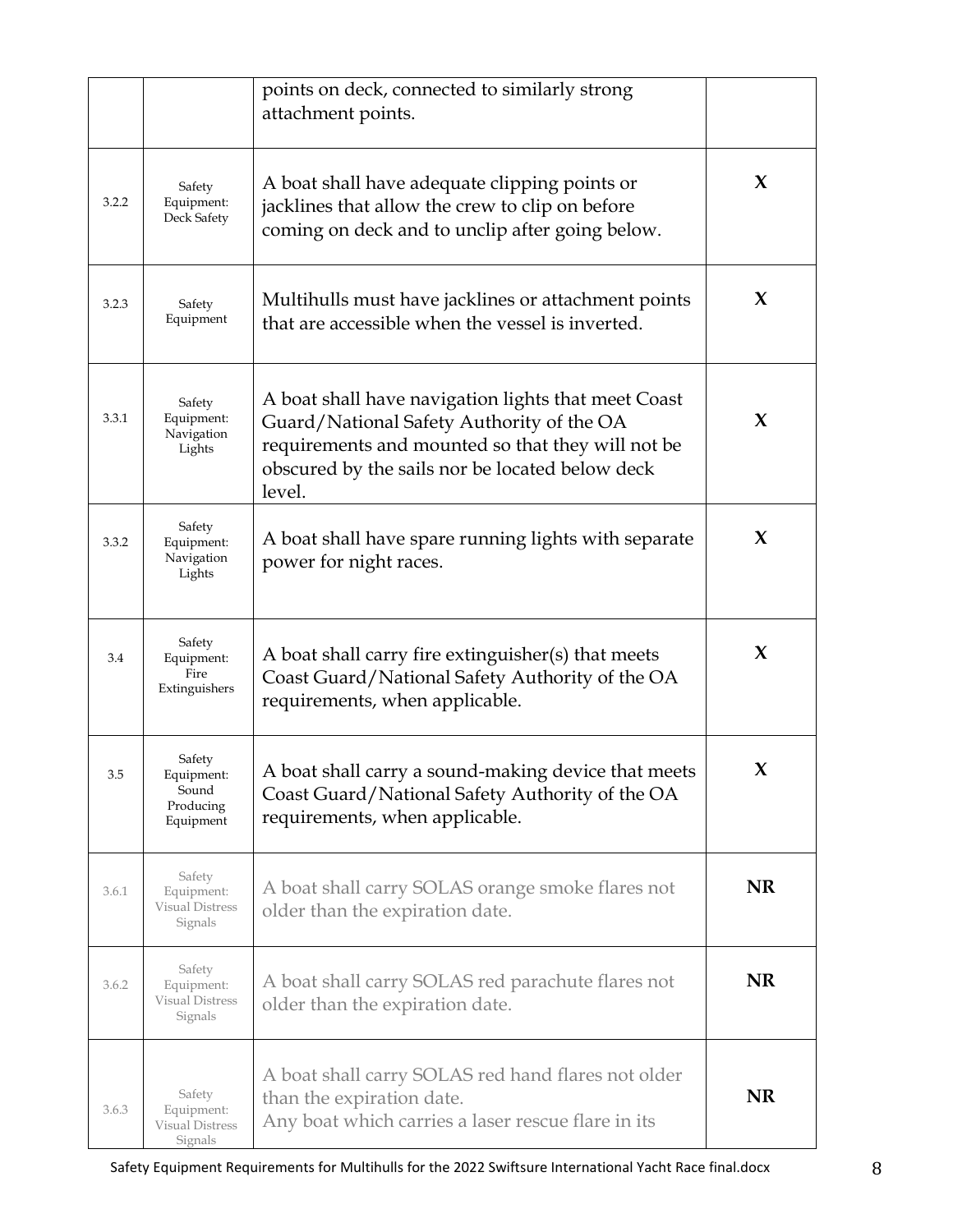|       |                                                           | calamity pack, shall not be required to carry more<br>than 4 pyrotechnic devices in total (which may be of<br>any of the varieties described above)<br>notwithstanding the requirements of sections 3.6.1-<br>3.6.3 inclusive.                                                                                                                                                                                                                                                                                                                                             |   |
|-------|-----------------------------------------------------------|----------------------------------------------------------------------------------------------------------------------------------------------------------------------------------------------------------------------------------------------------------------------------------------------------------------------------------------------------------------------------------------------------------------------------------------------------------------------------------------------------------------------------------------------------------------------------|---|
| 3.6.4 | Safety<br>Equipment:<br><b>Visual Distress</b><br>Signals | A boat shall carry either Coast Guard/National<br>Safety Authority of the OA approved flares or Coast<br>Guard/National Safety Authority of the OA<br>approved S.O.S. Distress light meeting day-night<br>requirement; in either case, not older than the<br>expiration date.                                                                                                                                                                                                                                                                                              | X |
| 3.6.5 | Safety<br>Equipment:<br>Visual Distress<br>Signals        | Boat flares stored inside of life rafts may not be used<br>to satisfy the flare requirement. (Note: a life raft is<br>not required)                                                                                                                                                                                                                                                                                                                                                                                                                                        | X |
| 3.7.1 | Safety<br>Equipment:<br>Man Overboard                     | A boat shall carry a recovery Life sling or equivalent<br>MOB rescue device stored on deck and ready for<br>immediate use, and which includes:<br>a) buoyant line of length no less than the shorter of 4<br>times LH or $36m(120)$<br>b) buoyancy section (horseshoe) with no less than 90<br>$N(20#)$ buoyancy<br>c) minimum strength capable to hoist a<br>crewmember aboard<br>the recovery<br>sling shall bear retro-reflective material and be<br>marked with the boat's name.                                                                                       | X |
| 3.7.2 | Safety<br>Equipment:<br>Man Overboard                     | A boat shall have a man overboard pole and flag,<br>with a lifebuoy, a self-igniting light, a whistle, and a<br>drogue attached. A self-inflating MOB module, Dan<br>Buoy or similar device will satisfy this requirement.<br>Self-inflating apparatus shall be tested and serviced<br>in accordance with the manufacturer's<br>specifications. These items shall be stored on deck,<br>ready for immediate use, and affixed in a manner<br>that allows for a "quick release".<br>The lifebuoy shall bear retro-reflective material and<br>be marked with the boat's name. | X |
| 3.7.3 | Gear: Man<br>Overboard                                    | A boat shall have a heaving line of no less than 6<br>millimeters $(1/4)$ diameter, at least 50' (15.3 meters)<br>in length of floating line readily accessible to the                                                                                                                                                                                                                                                                                                                                                                                                     | X |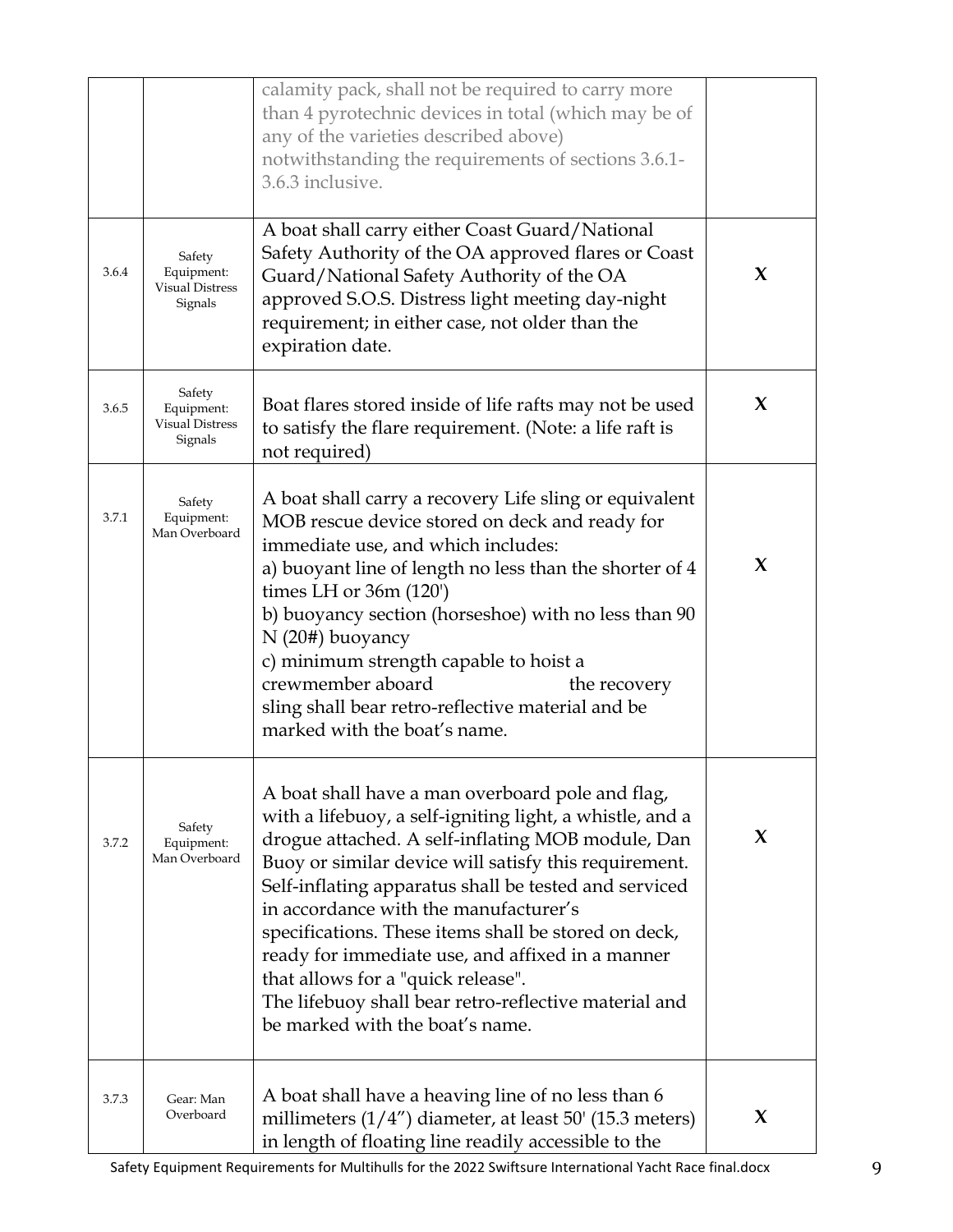|       |                                                         | cockpit.                                                                                                                                                                                                                                                                                                                                                                                                                                     |           |
|-------|---------------------------------------------------------|----------------------------------------------------------------------------------------------------------------------------------------------------------------------------------------------------------------------------------------------------------------------------------------------------------------------------------------------------------------------------------------------------------------------------------------------|-----------|
| 3.8.1 | Safety<br>Equipment:<br>Emergency<br>Communicatio<br>ns | A boat shall have a permanently installed 25-watt<br>VHF radio connected to a masthead antenna, or to a<br>deck or rail mounted antenna at least 6 feet in<br>length, by a co-axial feeder cable with no more than<br>a 40% power loss. Radios manufactured after<br>01/01/2015 shall have DSC capability, be connected<br>to or have an internal GPS, and have the assigned<br>MMSI number (unique to the boat) programmed<br>into the VHF. | X         |
| 3.8.2 | Safety<br>Equipment:<br>Emergency<br>Communicatio<br>ns | A boat shall have a watertight handheld VHF radio<br>or a handheld VHF radio with waterproof cover.<br>Radios manufactured after 01/01/2015, shall have<br>DSC/GPS capability and a Maritime Identity or<br>MMSI number programmed into it.                                                                                                                                                                                                  | X         |
| 3.8.3 | Safety<br>Equipment:<br>Emergency<br>Communicatio<br>ns | A boat shall have an emergency VHF antenna.<br>The emergency antenna shall be equipped with<br>sufficient coaxial cable to reach the deck and have a<br>minimum antenna length of $10"$ (25.4 cm).                                                                                                                                                                                                                                           | $\bf{X}$  |
| 3.9   | Safety<br>Equipment:<br>Emergency<br>Communicatio<br>ns | A boat shall have an AIS Class B transponder with a<br>masthead-mounted antenna of at least 15" (381mm)<br>in length. The AIS may use the boat's VHF antenna<br>if a low loss AIS antenna splitter is used.                                                                                                                                                                                                                                  | <b>NR</b> |
| 3.10  | Safety<br>Equipment:<br>Emergency<br>Communicatio<br>ns | A boat shall carry either a cellular phone or satellite<br>phone in a waterproof container.                                                                                                                                                                                                                                                                                                                                                  | X         |
| 3.11  | Safety<br>Equipment:<br>Emergency<br>Communicatio<br>ns | A boat shall carry a satellite telephone in a<br>waterproof container.                                                                                                                                                                                                                                                                                                                                                                       | <b>NR</b> |
| 3.12  | Safety<br>Equipment:<br>Emergency<br>Communicatio<br>ns | A boat shall carry man overboard alarms for each<br>crewmember based on AIS or other method.                                                                                                                                                                                                                                                                                                                                                 | <b>NR</b> |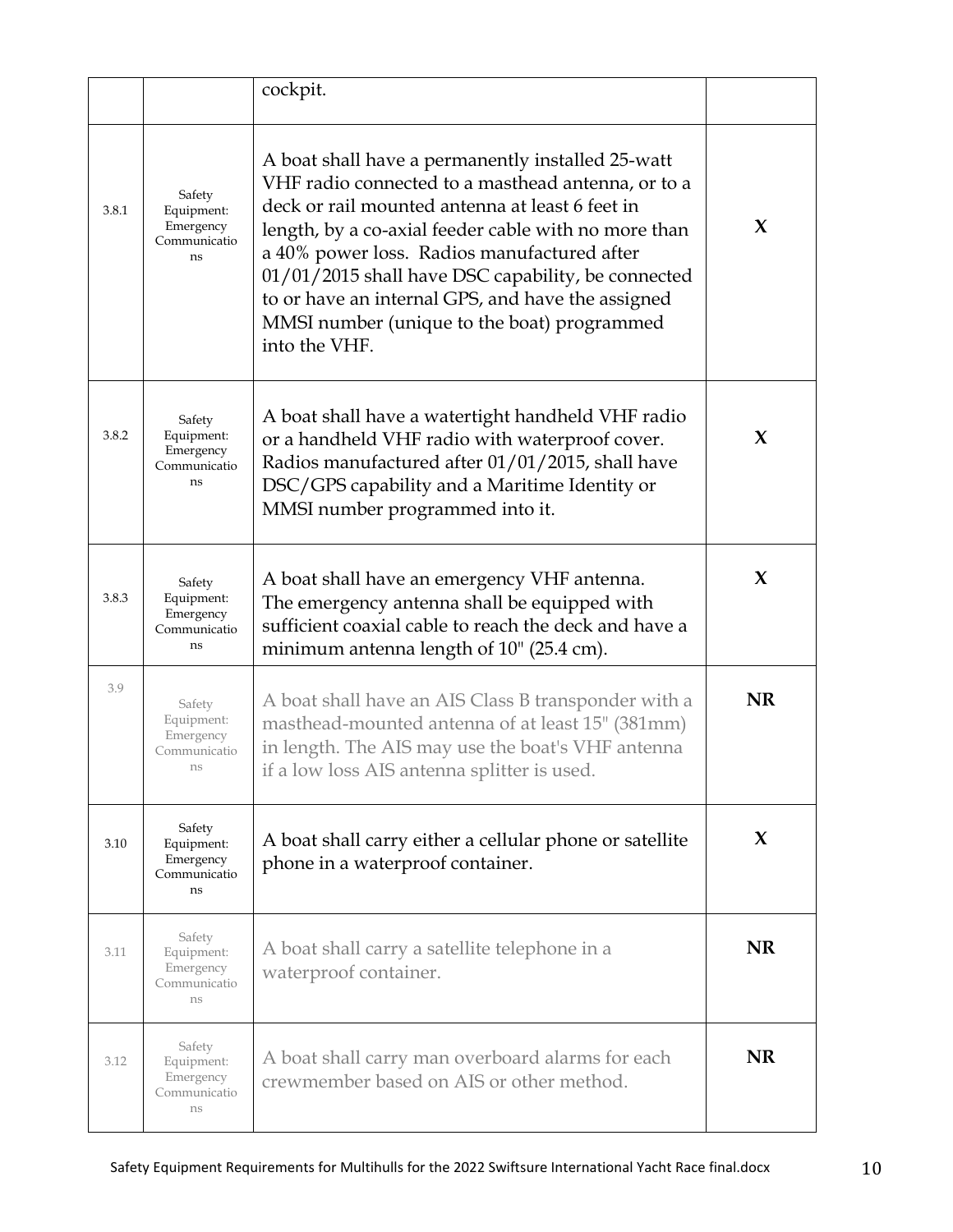| 3.13   | Safety<br>Equipment:<br>Emergency<br>Communicatio<br>ns | A boat shall have a method of receiving weather<br>information in addition to the fixed mount and<br>handheld VHF radio.                                                                                                                                                                                      | NR |
|--------|---------------------------------------------------------|---------------------------------------------------------------------------------------------------------------------------------------------------------------------------------------------------------------------------------------------------------------------------------------------------------------|----|
| 3.14   | Safety<br>Equipment:<br>Emergency<br>Communicatio<br>ns | A boat shall carry a GPS receiver.                                                                                                                                                                                                                                                                            | X  |
| 3.15   | Safety<br>Equipment:<br>Emergency<br>Communicatio<br>ns | A boat shall carry an electronic means to record the<br>position of a man overboard within ten seconds.<br>This may be the same instrument listed in 3.14.                                                                                                                                                    | X  |
| 3.16.1 | Safety<br>Equipment:<br>Emergency<br>Communicatio<br>ns | A boat shall carry a 406MHz EPIRB that is properly<br>registered to the boat. This device shall either have<br>an internal GPS (self-locating) or be connected to a<br>continuously functioning external GPS. After<br>$01/01/2016$ , this device shall be equipped with an<br>internal GPS.                  | NR |
| 3.16.2 | Safety<br>Equipment:<br>Emergency<br>Communicatio<br>ns | A boat shall carry either a 406MHz EPIRB which is<br>properly registered to the boat, or a floating<br>406MHz Personal Locator Beacon, registered to the<br>owner with a notation in the registration that it is<br>aboard the boat. After 01/01/2016, this device shall<br>be equipped with an internal GPS. | NR |
| 3.17   | Safety<br>Equipment:<br>Emergency<br>Communicatio<br>ns | A boat shall have a knotmeter and/or distance-<br>measuring instrument (this requirement may be<br>satisfied by compliance with section 3.14.).                                                                                                                                                               | X  |
| 3.18   | Safety<br>Equipment:<br>Emergency<br>Communicatio<br>ns | A boat shall have a permanently installed depth<br>sounder that can measure to depths of at least 200 ft.<br>$(61m)$ .                                                                                                                                                                                        | X  |
| 3.19.1 | Safety<br>Equipment:<br>Navigation                      | A boat shall have a permanently mounted magnetic<br>compass independent of the boat's electrical system<br>suitable for steering at sea.                                                                                                                                                                      | X  |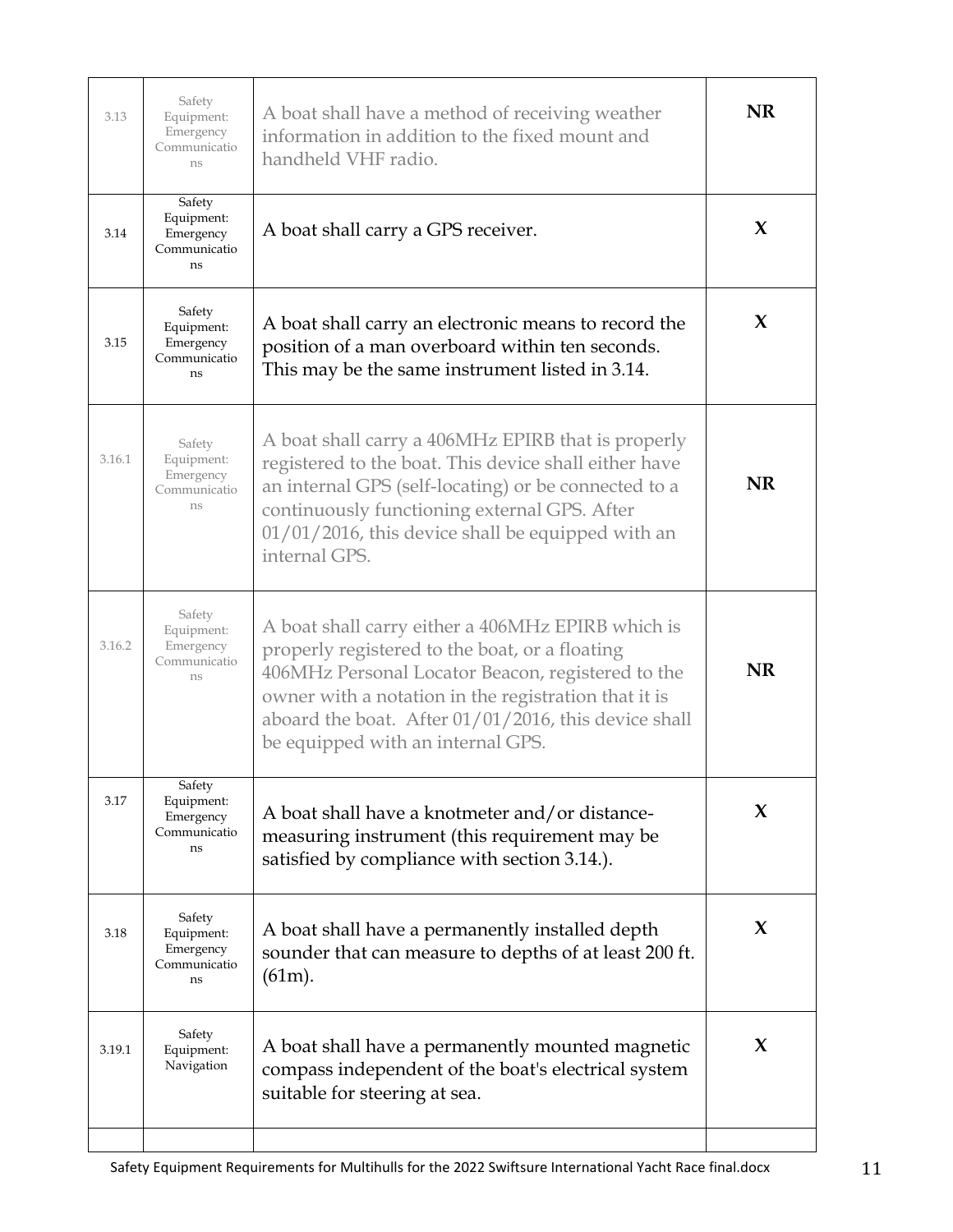| 3.19.2 | Safety<br>Equipment:<br>Navigation        | A boat shall have a second magnetic compass<br>suitable for steering at sea, which may be handheld.                                                                                                                                                                                                                                                                                                                                                                                                                                                            | X         |
|--------|-------------------------------------------|----------------------------------------------------------------------------------------------------------------------------------------------------------------------------------------------------------------------------------------------------------------------------------------------------------------------------------------------------------------------------------------------------------------------------------------------------------------------------------------------------------------------------------------------------------------|-----------|
| 3.20   | Safety<br>Equipment:<br>Navigation        | A boat shall have non-electronic charts that are<br>appropriate for the race area. (See Notice of Race)                                                                                                                                                                                                                                                                                                                                                                                                                                                        | X         |
| 3.22   | Safety<br>Equipment:<br>Damage<br>Control | A boat shall carry soft plugs of an appropriate<br>material, tapered and of the appropriate size,<br>attached or stowed adjacent to every through-hull<br>opening except for speed transducers, depth finder<br>transducers and the like which have manufacturer's<br>blank plugs attached or stored adjacent to them.<br>Alternatively, some soft plugs (e.g., Forespar Tru<br>Plug) and/or Stay Afloat Instant Leak Plug &<br>Sealant may be stored in an easy-to-obtain place and<br>the location identified on the Safety Equipment<br>Chart per SER #3.28 | X         |
| 3.23   | Gear:<br>Anchoring                        | A boat shall carry one commercially made anchor,<br>meeting the anchor manufacturer's<br>recommendations based on the yacht's size, with a<br>suitable combination of chain and line.                                                                                                                                                                                                                                                                                                                                                                          | X         |
| 3.24.1 | Gear: Lights                              | A boat shall carry a watertight, high-powered<br>searchlight, suitable for searching for a person<br>overboard at night or for collision avoidance.                                                                                                                                                                                                                                                                                                                                                                                                            | X         |
| 3.24.2 | Gear: Lights                              | A boat shall carry a watertight flashlight for each<br>crewmember with spare batteries in addition to the<br>above.                                                                                                                                                                                                                                                                                                                                                                                                                                            | <b>NR</b> |
| 3.24.3 | Gear: Lights                              | A boat shall carry at least two watertight flashlights<br>with spare batteries in addition to the requirement<br>of 3.24.1.                                                                                                                                                                                                                                                                                                                                                                                                                                    | X         |
| 3.25   | Gear: Medical<br>Kits                     | A boat shall carry a first aid kit and first aid manual<br>suitable for the likely conditions of the passage and<br>the number of crew aboard.                                                                                                                                                                                                                                                                                                                                                                                                                 | X         |
| 3.26.1 | Gear: Radar                               | A boat shall carry an octahedral passive radar                                                                                                                                                                                                                                                                                                                                                                                                                                                                                                                 |           |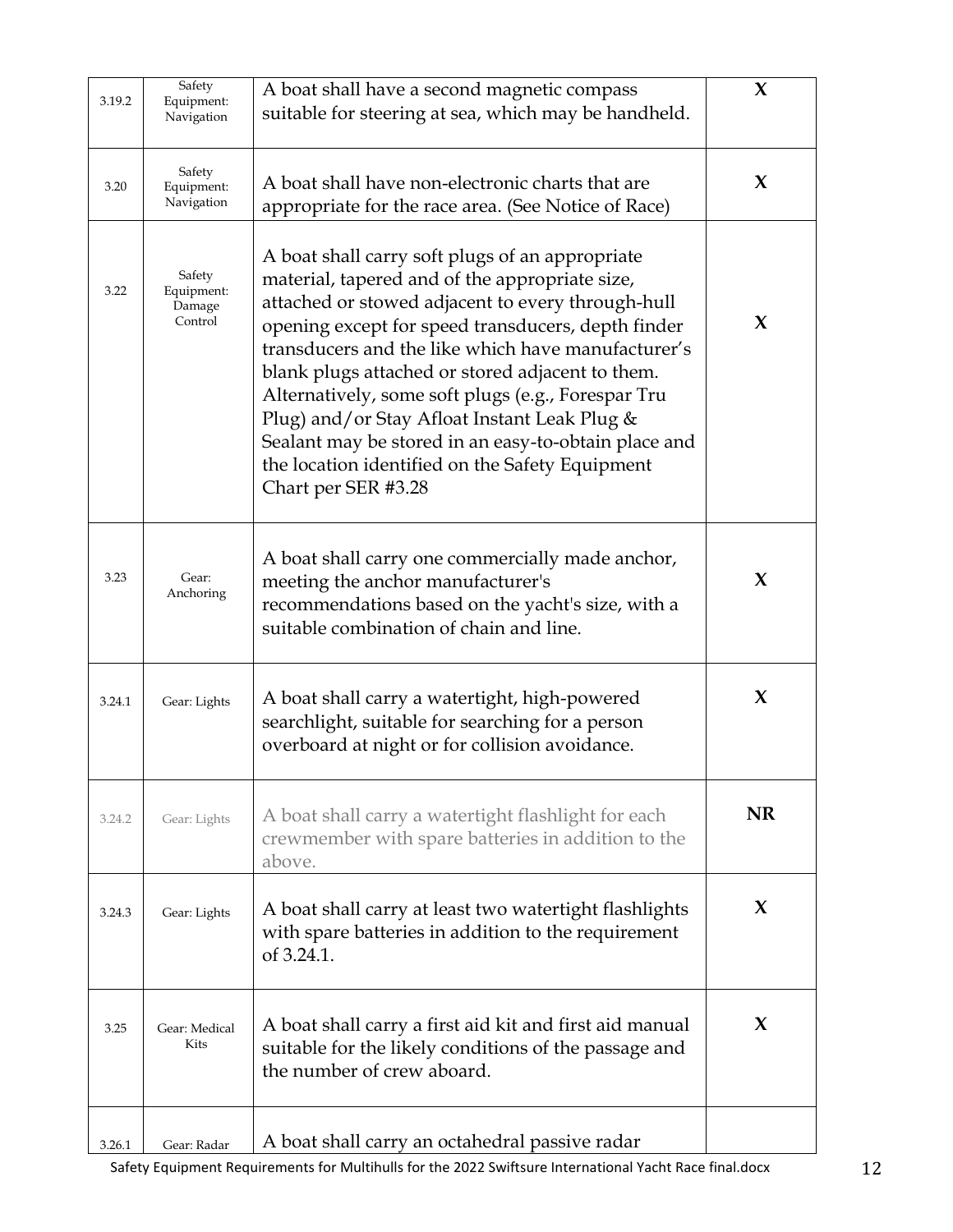|        | Reflectors                     | reflector with circular sector plates of minimum<br>diameter 30 cm $(12'')$ or a reflector with a<br>documented minimum Radar Cross Section (RCS) of<br>area of $2 \text{ m}^2$ .                                                                                                                                                                                                   | $\mathbf{X}$ |
|--------|--------------------------------|-------------------------------------------------------------------------------------------------------------------------------------------------------------------------------------------------------------------------------------------------------------------------------------------------------------------------------------------------------------------------------------|--------------|
| 3.26.2 | Gear: Radar<br>Reflectors      | A radar reflector shall be displayed at all times at<br>least 13 feet (4 meters) above the waterline.                                                                                                                                                                                                                                                                               | X            |
| 3.27   | Gear:<br>Dewatering            | A boat shall carry a sturdy bucket of at least two<br>gallons (8 liters) capacity with lanyard attached.                                                                                                                                                                                                                                                                            | X            |
| 3.28   | Gear: Safety<br>Diagram        | A boat shall post a durable, waterproof diagram or<br>chart locating the principal items of safety<br>equipment and through hulls in the main<br>accommodation area where it can be easily seen.                                                                                                                                                                                    | $\bf{X}$     |
| 3.29.1 | Gear:<br>Emergency<br>Steering | Boats shall have an emergency tiller, capable of<br>being fitted to the rudder stock. Boats with twin<br>rudders and twin tillers connected directly to the<br>rudders are exempt from this requirement. All boats<br>must have a secondary steering mechanism. A sea<br>drogue system is acceptable.                                                                               | X            |
| 3.29.2 | Gear:<br>Emergency<br>Steering | Wheel steered boats shall have an emergency tiller,<br>capable of being fitted to the rudder stock.                                                                                                                                                                                                                                                                                 | X            |
| 3.30   | Gear: Spare<br>Parts           | A boat shall carry tools and spare parts, including<br>an effective means to quickly disconnect or sever the<br>standing rigging from the hull.                                                                                                                                                                                                                                     | X            |
| 3.31   | Gear:<br>Identification        | All lifesaving equipment shall bear retro-reflective<br>material and be marked with the boat's or wearer's<br>name. The exception would be for new equipment<br>or rented equipment (e.g., life rafts) that would<br>require the unpacking of sealed equipment to meet<br>this requirement. The boat name shall be stenciled<br>on during the first servicing of any new equipment. | X            |
| 3.32   | Gear: Cockpit<br>Knife         | A boat shall carry a strong, sharp knife; sheathed,<br>and securely restrained which is readily accessible                                                                                                                                                                                                                                                                          | X            |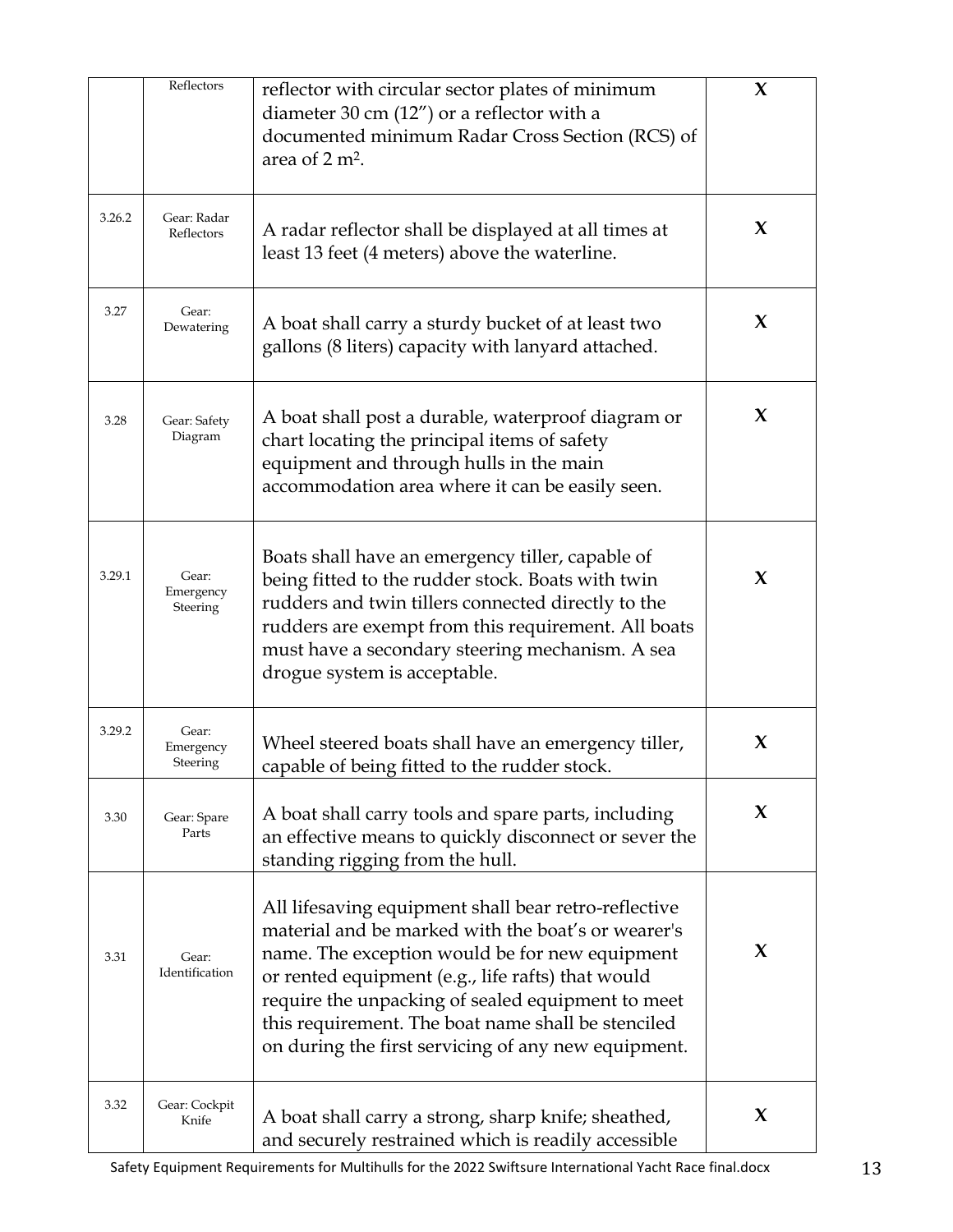|        |                            | from the deck and/or cockpit.                                                                                                                                                                                                                                                                                                                          |           |
|--------|----------------------------|--------------------------------------------------------------------------------------------------------------------------------------------------------------------------------------------------------------------------------------------------------------------------------------------------------------------------------------------------------|-----------|
| 3.33.1 | Sails: Mainsail<br>Reefing | Unless the person in charge of the boat has an<br>alternative sail plan for dealing with heavy weather,<br>a boat shall have a mainsail reefing capable of<br>reducing the luff length for the expected race<br>conditions.                                                                                                                            | X         |
| 3.33.2 | Sails: Trysail             | A boat shall carry a trysail, with the boat's sail<br>number displayed on both sides, which can be set<br>independently of the main boom, has an area less<br>than 17.5% of $E \times P$ , and which is capable of being<br>attached to the mast. Storm sails manufactured after<br>01/01/2014 shall be constructed from a highly<br>visible material. | <b>NR</b> |
| 3.33.3 | Sails: Headsails           | Unless the person in charge of the boat has an<br>alternative sail plan for dealing with heavy weather,<br>a boat shall carry a heavy-weather jib (or heavy-<br>weather sail in a yacht with no forestay) of area not<br>greater than 13.5% height of the foretriangle<br>squared.                                                                     | $\bf{X}$  |
| 3.33.4 | Sails: Headsails           | A boat shall carry a storm jib not exceeding 5% of<br>the yacht's I dimension squared and equipped with<br>an alternative means of attachment to the headstay<br>in the event of a failure of the head foil. Storm sails<br>manufactured after 01/01/2014 shall be constructed<br>from a highly visible material.                                      | <b>NR</b> |
| 3.35   | Rigging:<br>Halyards       | A boat shall not be rigged with any halyard that<br>requires a person to go aloft to lower a sail.                                                                                                                                                                                                                                                     | X         |
| 3.36   | Rigging: Boom<br>Support   | A boat shall have a means to prevent the boom from<br>dropping if support from the mainsail or halyard<br>fails.                                                                                                                                                                                                                                       | X         |
| 3.37   | Supplies: Water            | A boat shall carry 1 gallon (3.785 liters) per<br>crewmember of emergency drinking water in sealed                                                                                                                                                                                                                                                     |           |